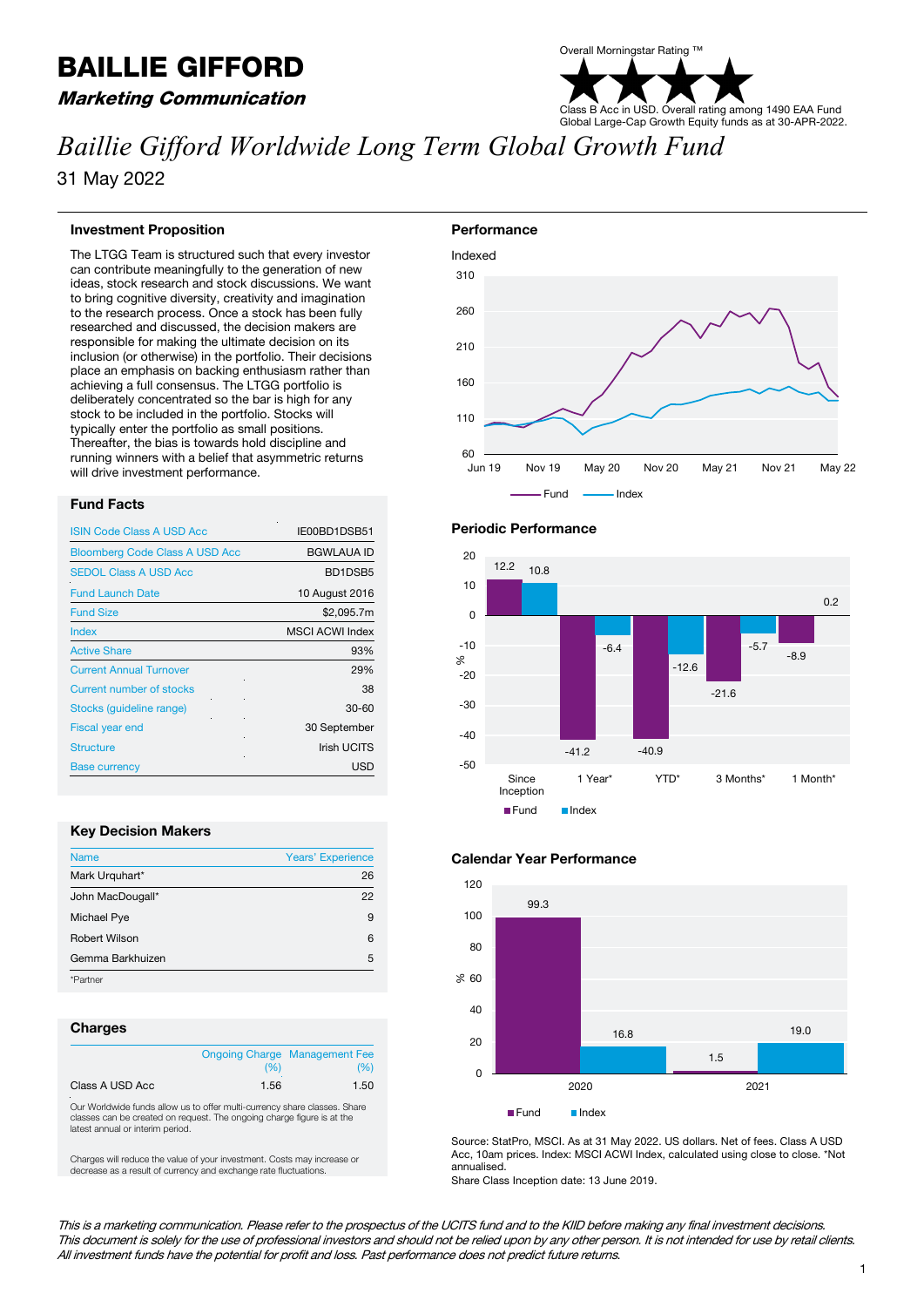#### **Sector Exposure**



|                |                               | %    |
|----------------|-------------------------------|------|
|                | <b>Consumer Discretionary</b> | 35.3 |
| 2              | <b>Information Technology</b> | 27.2 |
| 3              | <b>Health Care</b>            | 18.3 |
| $\overline{4}$ | <b>Communication Services</b> | 13.4 |
| 5              | <b>Industrials</b>            | 2.3  |
| 6              | <b>Materials</b>              | 0.6  |
|                | <b>Consumer Staples</b>       | 0.5  |
| 8              | Cash                          | 2.3  |
|                |                               |      |

**Geographical Exposure**



|                |                      | %    |
|----------------|----------------------|------|
|                | <b>United States</b> | 52.6 |
| 2              | China                | 21.8 |
| 3              | <b>Netherlands</b>   | 8.0  |
| $\overline{4}$ | France               | 6.9  |
| 5              | Germany              | 3.1  |
| 6              | <b>Others</b>        | 5.2  |
|                | Cash                 | 2.3  |
|                |                      |      |

By investing in the Fund you own shares in the Fund. You do not have ownership or control of the underlying assets such as the stocks and shares the companies that make up the portfolio as these are owned by the Fund.

#### **Top Ten Holdings**

|                | <b>Holdings</b> | % of Total Assets |
|----------------|-----------------|-------------------|
| 1              | Tesla Inc       | 6.6               |
| $\overline{2}$ | Amazon.com      | 6.5               |
| 3              | Meituan         | 5.9               |
| $\overline{4}$ | <b>NVIDIA</b>   | 5.5               |
| 5              | <b>ASML</b>     | 5.4               |
| 6              | Tencent         | 5.3               |
| $\overline{7}$ | Kering          | 4.8               |
| 8              | Illumina        | 4.5               |
| 9              | Moderna         | 4.2               |
| 10             | <b>BioNTech</b> | 3.1               |

#### **Awards and Ratings**

As at April 30, 2022



Class B Acc in USD. Morningstar Analyst Rating ™ as at 30-APR-2022. Lipper Ratings for Total Return is supplied by Lipper, a Refinitiv Company.

### **Discrete Performance**

|              |     | 31/03/17- 31/03/18- 31/03/19- 31/03/20- 31/03/21-<br>31/03/18 31/03/19 31/03/20 31/03/21 31/03/22 |     |      |         |
|--------------|-----|---------------------------------------------------------------------------------------------------|-----|------|---------|
| Fund Net (%) | N/A | N/A                                                                                               | N/A | 93.6 | $-15.4$ |
| Index (%)    | N/A | N/A                                                                                               | N/A | 55.3 | 77      |



Copyright 2022 © Refinitiv. All rights reserved. Lipper shall not be liable for any errors or delays in the content, or for any actions taken in reliance thereto. Lipper rating based on representative shareclass.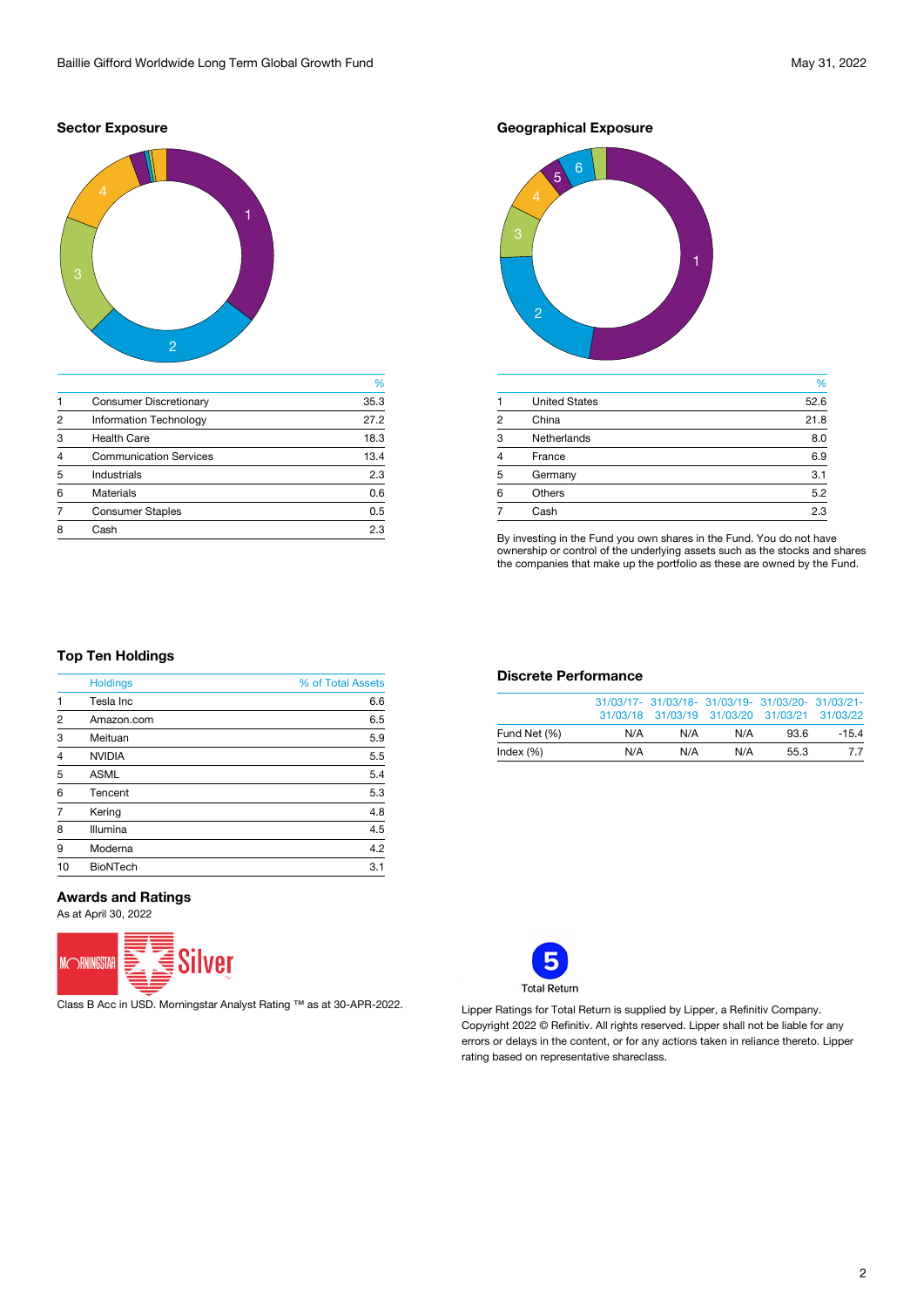#### **Risks and Additional Information**

The Fund is a sub-fund of Baillie Gifford Worldwide Funds PLC which is an established umbrella fund. Its Investment Manager and Distributor is Baillie Gifford Investment Management (Europe) Limited ("BGE"). This document does not provide you with all the facts that you need to make an informed decision about investing in the Fund. Further details of the risks associated with investing in the Fund can be found in the Key Investor Information Document (KIID), or the Prospectus.

A Prospectus is available for Baillie Gifford Worldwide Funds plc (the Company) in English, French and German. Key Investor Information Documents (KIIDs) are available for each share class of each of the sub-funds of the Company and in one of the official languages of each of the EU Member States into which each sub-fund has been notified for marketing under the Directive 2009/65/EC (the UCITS Directive). These can be obtained from bailliegifford.com. In addition, a summary of investor rights is available from bailliegifford.com. The summary is available in English.

The sub-funds of the Company are currently notified for marketing into a number of EU Member States under the UCITS Directive. The Company can terminate such notifications for any share class and/or sub-fund of the Company at any time using the process contained in Article 93a of the UCITS Directive.

Nothing in the document should be construed as advice and it is therefore not a recommendation to buy or sell shares.

The ongoing charges figure is based on actual expenses for the latest financial period. Where the share class has been launched during the financial period and / or expenses during the period are not representative, an estimate of expenses may have been used instead. It

may vary from year to year. It excludes the costs of buying and selling assets for the Fund although custodian transaction costs are included. Where a share class has not been seeded an estimate of expenses has been used.

This document contains information on investments which does not constitute independent research. Accordingly, it is not subject to the protections afforded to independent research and Baillie Gifford and its staff may have dealt in the investments concerned. It is classified as advertising in Switzerland under Art 68 of the Financial Services Act ("FinSA").

This document is issued by Baillie Gifford Overseas Limited ("BGO") which provides investment management and advisory services to non-UK clients. BGO is wholly owned by Baillie Gifford & Co. Both are authorised and regulated in the UK by the Financial Conduct Authority. BGO is registered with the SEC in the United States of America, and is licensed with the Financial Sector Conduct Authority in South Africa as a Financial Services Provider. The Fund is authorised in Ireland and regulated by the Central Bank of Ireland.

BGE provides investment management and advisory services to European (excluding UK) clients. It was incorporated in Ireland in May 2018. BGE is authorised by the Central Bank of Ireland as an AIFM under the AIFM Regulations and as a UCITS management company under the UCITS Regulation. BGE is also authorised in accordance with Regulation 7 of the AIFM Regulations, to provide management of portfolios of investments, including Individual Portfolio Management ('IPM') and Non-Core Services. BGE has been appointed as UCITS management company to the following UCITS umbrella company; Baillie Gifford Worldwide Funds plc. Through its MiFID passport, it has established Baillie Gifford Investment Management (Europe) Limited (Frankfurt Branch) to market its investment management and advisory services and distribute Baillie Gifford Worldwide Funds plc in Germany. Similarly, it has established Baillie Gifford Investment Management (Europe) Limited (Amsterdam Branch) to market its investment management and advisory services and distribute Baillie Gifford Worldwide Funds plc in The Netherlands. Baillie Gifford Investment Management (Europe) Limited also has a representative office in Zurich, Switzerland pursuant to Art. 58 of the Federal Act on Financial Institutions ("FinIA"). The representative office is authorised by the Swiss Financial Market Supervisory Authority (FINMA). The representative office does not constitute a branch and therefore does not have authority to commit Baillie Gifford Investment Management (Europe) Limited.

Baillie Gifford Asia (Hong Kong) Limited 柏基亞洲(香港)有限公司 ("BGA") holds a Type 1 and a Type 2 licence from the Securities and Futures Commission of Hong Kong to market and distribute Baillie Gifford's range of collective investment schemes to professional investors in Hong Kong. Baillie Gifford International LLC was formed in Delaware in 2005 and is registered with the SEC. It is the legal entity through which BGO provides client service and marketing functions in

#### North America.

Baillie Gifford International LLC, BGE and BGA are a wholly owned subsidiaries of Baillie Gifford Overseas Limited. All information is sourced from Baillie Gifford & Co. All amounts in share

class currency and as at the date of the document unless otherwise stated. All figures are rounded, so any totals may not sum.

Investment markets can go down as well as up and market conditions can change rapidly. The value of an investment in the Fund, and any income from it, can fall as well as rise and investors may not get back the amount invested.

The specific risks associated with the Fund include:

Custody of assets, particularly in emerging markets, involves a risk of loss if a custodian becomes insolvent or breaches duties of care.

The Fund invests in emerging markets where difficulties in dealing, settlement and custody could arise, resulting in a negative impact on the value of your investment.

The Fund's concentrated portfolio relative to similar funds may result in large movements in the share price in the short term.

The Fund has exposure to foreign currencies and changes in the rates of exchange will cause the value of any investment, and income from it, to fall as well as rise and you may not get back the amount invested.

The Fund's share price can be volatile due to movements in the prices of the underlying holdings and the basis on which the Fund is priced.

Further details of the risks associated with investing in the Fund can be found in the Key Investor Information Document (KIID), or the Prospectus. Copies of both the KIID and Prospectus are available at bailliegifford.com.

#### **Definitions**

Active Share - A measure of the Fund's overlap with the benchmark. An active share of 100 indicates no overlap with the benchmark and an active share of zero indicates a portfolio that tracks the benchmark.

#### **Awards and Ratings**

The information contained herein: (1) is proprietary to Morningstar and/or its content providers; (2) may not be copied or distributed; and (3) is not warranted to be accurate, complete, or timely. Neither Morningstar nor its content providers are responsible for any damages or losses arising from any use of this information. Past performance does not predict future returns.

#### **How to Deal**

To deal please contact your representative below or alternatively you can contact Brown Brothers Harriman direct by phone or post.

Tel Dublin: +353 1 241 7156 Tel Hong Kong: +852 3971 7156

Fax Dublin: +353 1 241 7157 Fax Hong Kong: +852 3971 7157

#### Address:

Brown Brothers Harriman Fund Administration Services (Ireland) Limited

30 Herbert Street, Dublin 2, D02 W329, Ireland

Further information about the Fund can also be obtained from locally appointed agents, details of which are available from the country specific pages at bailliegifford.com.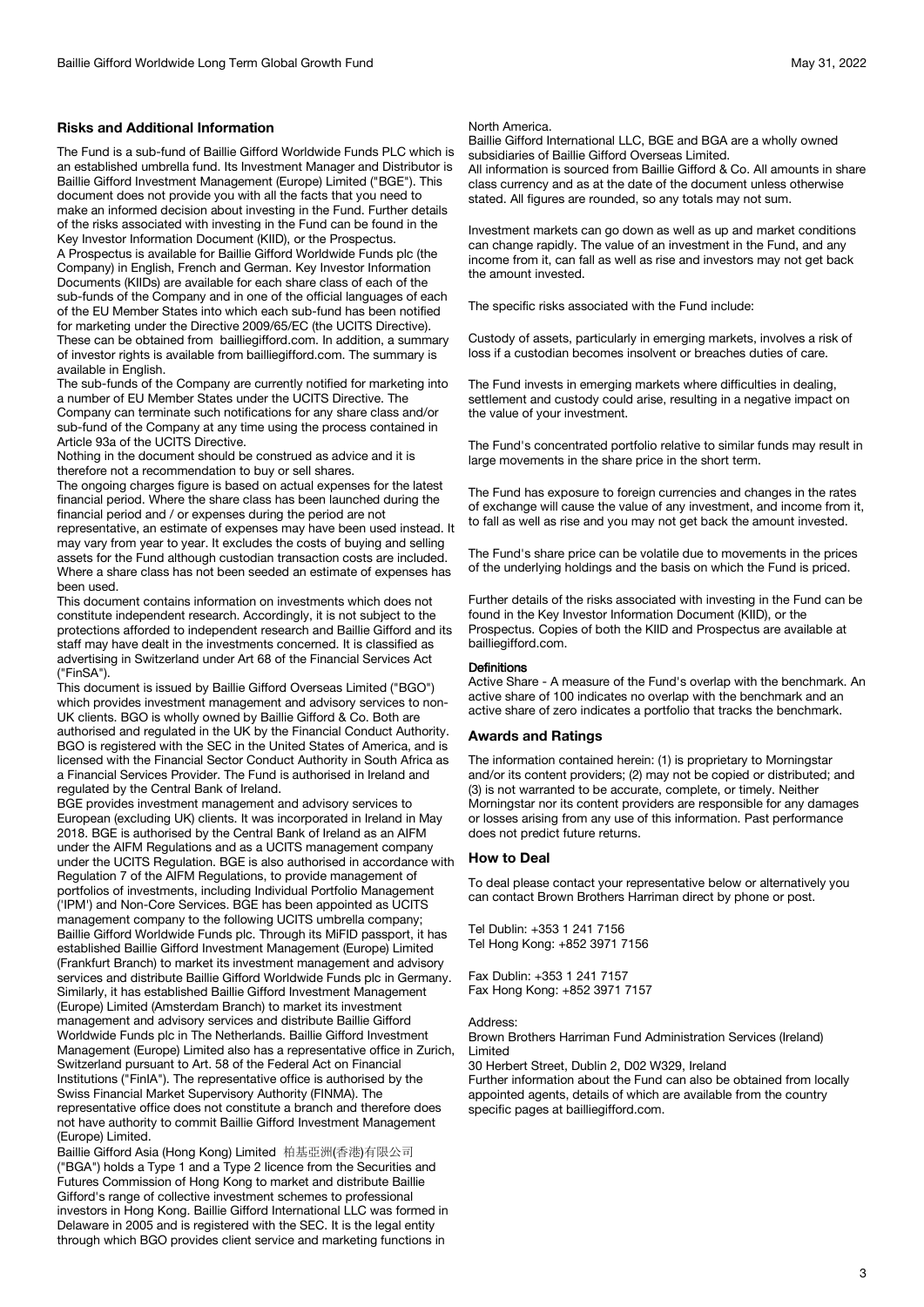#### **Target Market**

This Fund is suitable for all investors seeking a Fund that aims to deliver capital growth over a long-term investment horizon. The investor should be prepared to bear losses. This Fund is compatible for mass market distribution. This Fund may not be suitable for investors who are concerned about short-term volatility and performance, seeking a regular source of income and investing for less than five years. This Fund does not offer capital protection.

#### **Legal Notices**

Source: MSCI. MSCI makes no express or implied warranties or representations and shall have no liability whatsoever with respect to any MSCI data contained herein. The MSCI data may not be further redistributed or used as a basis for other indexes or any securities or financial products. This report is not approved, endorsed, reviewed or produced by MSCI. None of the MSCI data is intended to constitute investment advice or a recommendation to make (or refrain from making) any kind of investment decision and may not be relied on as such.

#### **Financial Intermediaries**

This document is suitable for use of financial intermediaries. Financial intermediaries are solely responsible for any further distribution and Baillie Gifford takes no responsibility for the reliance on this document by any other person who did not receive this document directly from Baillie Gifford.